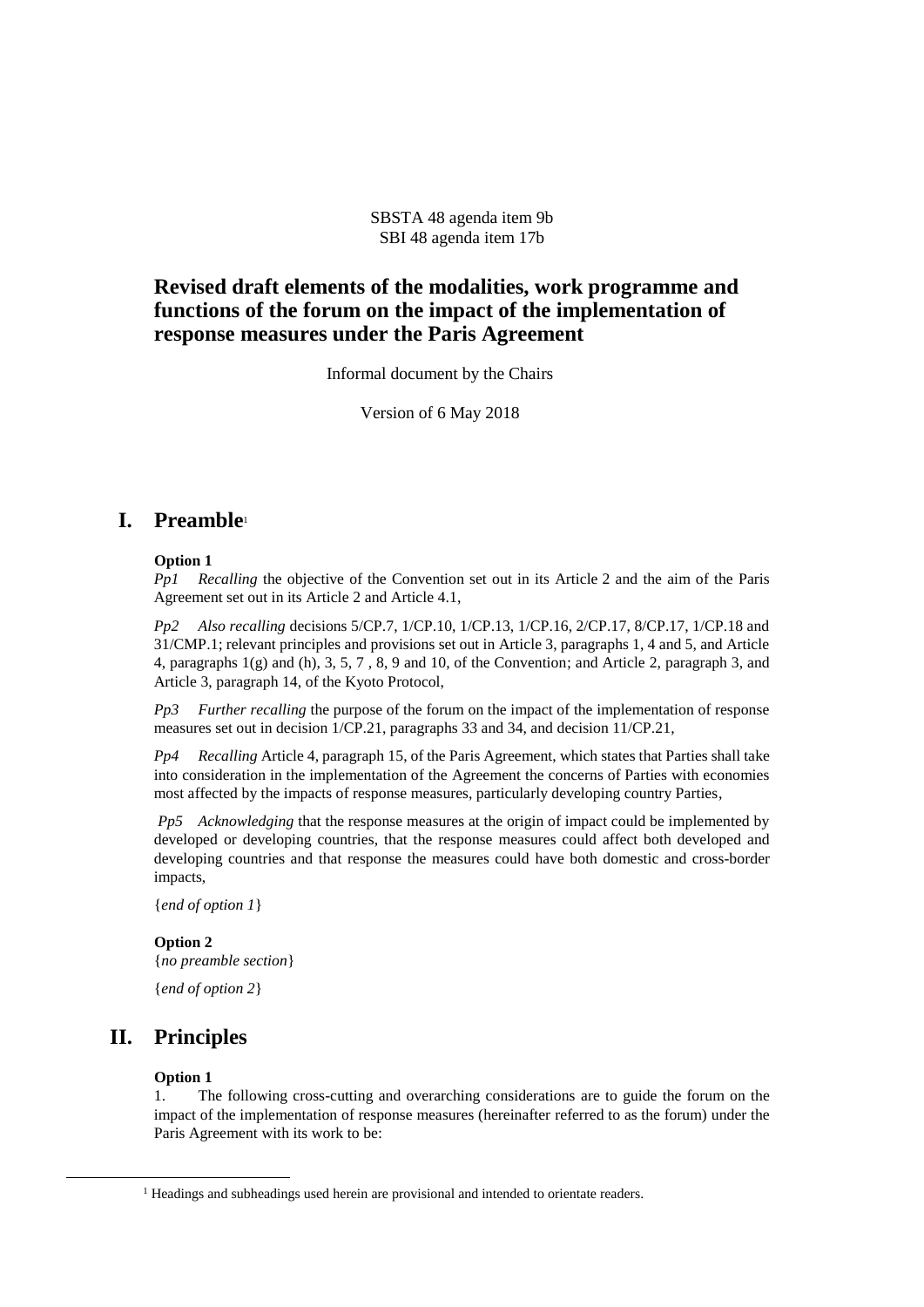(a) Action oriented – moving from technical discussion towards actions with concrete outcomes;

(b) Permanent – providing institutional arrangements to address relevant policy and technical issues;

(c) Facilitative – assisting Parties in addressing the impacts of the implementation of response measures;

(d) Inclusive – allowing for the participation of Parties, observers and external experts;

(e) Ensuring continuity –by building on lessons learned from the improved forum;

(f) Coherent – minimizing overlaps with existing work in relevant intergovernmental and international organizations, including institutional arrangements under the Convention;

(g) Promoting cooperation among Parties and dialogue among stakeholders;

(h) Transparent – openness of meeting and documents;

(i) Facilitating mitigation measures and increasing mitigation ambition towards the aim under Article 4, paragraph 1, of the Paris Agreement;

(j) Guided by the principle of equity and common but differentiated responsibilities and respective capabilities, in the light of different national circumstances,

Taking into account the rights of indigenous peoples, local communities, migrants, persons with disabilities and youth, as well as health, gender equality, empowerment of women and intergenerational equity.

{*end of option 1*}

#### **Option2**

{*no principles section*}

*{end of option 2}*

## **III. Functions**

### **Option 1**

2. The functions of the forum are as follows:

(a) Serving as an enabler for action in the context of implementing domestic mitigation actions;

(b) Providing a platform for Parties to consult and share, in an interactive manner, lessons learned, information, experience, case studies, best practices and views;

(c) Showcasing national approaches to implementing climate action and sustainable development;

(d) Monitoring the implementation of measures to address adverse impacts of response measures;

(e) Implementing measures to address adverse impacts of response measures;

(f) Building synergies, linkages and cooperation with mechanisms and organizations both under and outside the UNFCCC and the Paris Agreement, international organizations, multinational organizations and external experts;

(g) Informing the global stocktake;

(h) Recommending specific actions to the Conference of the Parties, the Conference of the Parties serving as the meeting of the Parties to the Paris Agreement and/or the Conference of the Parties serving as the meeting of the Parties to the Kyoto Protocol;

(i) Promoting understanding of the domestic and cross-border impact of the implementation of response measures on a sustainable transition in developing country Parties;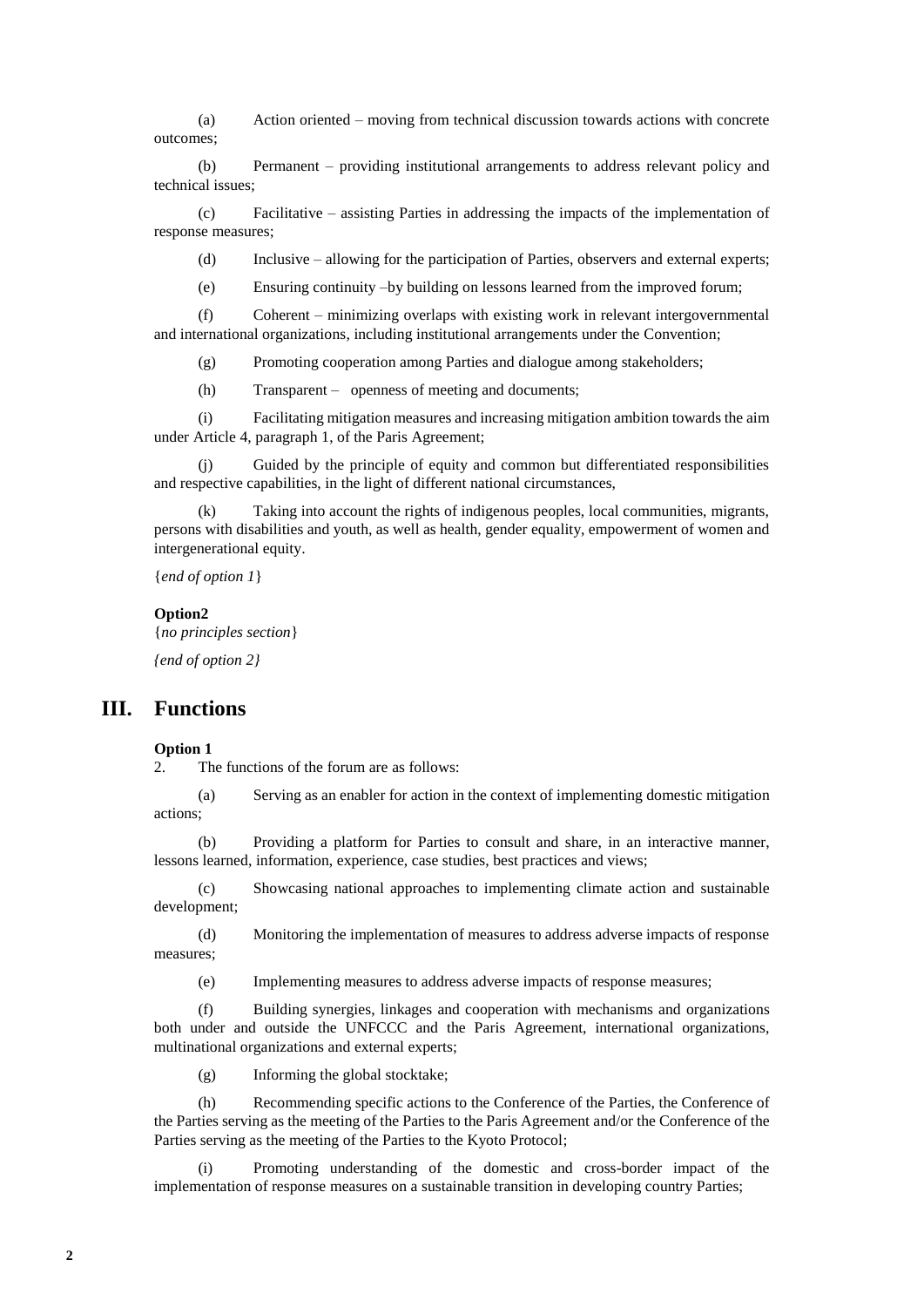(j) Raising awareness and enhancing the capacity of Parties to assess, address, manage, monitor and report on the impacts of the implementation of response measures;

Identifying, developing and promoting the methodologies, frameworks and tools needed to assess and address the impacts of the implementation of response measures.

*{end of option 1}*

### **Option 2**

3. The functions of the forum are to address the effects of the implementation of response measures under the Paris Agreement by enhancing cooperation among Parties on understanding the impacts of mitigation actions under the Paris Agreement and the exchange of information, experience and best practices among Parties to raise their resilience to such impacts, in accordance with decision 1/CP.21, paragraph 34.

{*end of option 2*}

### **Option 3**

4. The functions of the forum to include the provisions stated in decision 11/CP.21 and as elaborated in decision 1/CP.21, paragraph 34.

*{end of option 3}*

# **IV. Work programme**

5. The work programme to be flexible and take a dynamic approach;

6. In the work programme, the forum will recognize the different needs, stages of economic development and levels of current and potential economic diversification of Parties;

#### **Option 1**

7. The work programme to address the needs of all Parties, in particular developing country Parties, and comprise the following areas of work:

- (a) Economic diversification and transformation;
- (b) Just transition of the workforce and the creation of decent work and quality jobs.

### *{end of option 1}*

### **Option 2**

8. The work programme to address the needs of all Parties, in particular developing country Parties, and to comprise the following areas of work:

- (a) Economic diversification and transformation;
- (b) Just transition of the workforce and the creation of decent work and quality jobs;

(c) International trade and investment, value chain integration, inclusive growth and poverty reduction;

(d) Study or assessment of the impacts of implementation of response measures, taking into consideration all relevant policy issues of concern;

(e) Any other areas identified in line with the functions above

## *{end of option 2}*

## **Option 3**

9. The work programme to address the needs of all Parties, in particular developing country Parties, and to comprise the following areas of work:

- (a) Economic diversification and transformation;
- (b) Just transition of the workforce and the creation of decent work and quality jobs;

(c) Study or assessments of the impacts, taking into consideration all relevant policy issues of concern;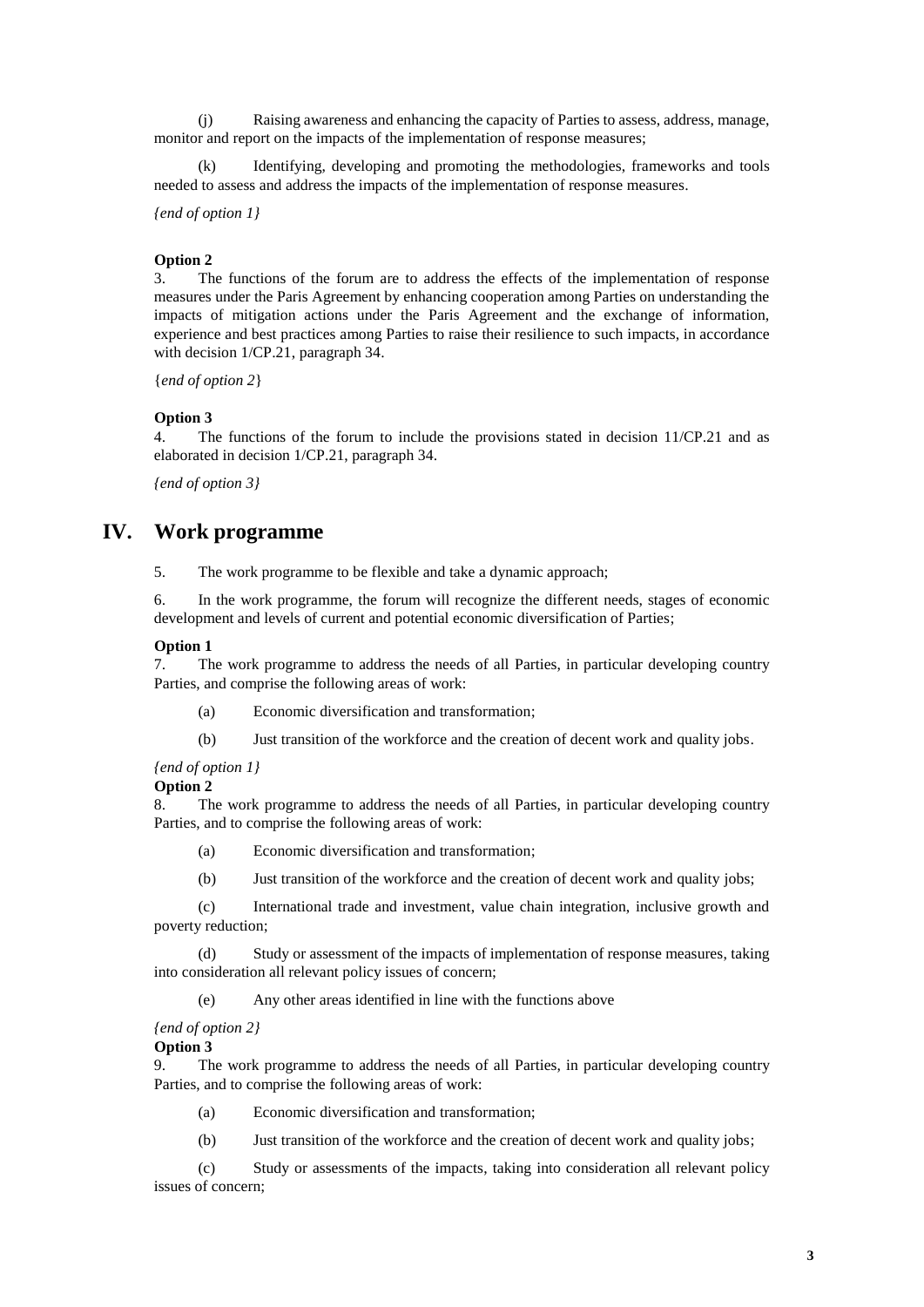(d) Any other areas identified in line with the functions above

*{end of option 3}*

10. The workplan of activities under the work programme include *{further development is required. The annex provides the list included in the SB Chairs'informal document of 16 March 2018 and the submission by Parties on 6 May 2018}*.

## **V. Modalities**

11. The forum to be inclusive, interactive and transparent.

12. Governance

## **Option 1 (Governance)**

(a) The forum to be convened under a joint agenda item of the SBI and the SBSTA and report to the COP, the CMP and the CMA;

(b) The forum to operate in accordance with the procedures applicable to a contact group under the SBI and the SBSTA;

*Frequency of meetings*

(c) The forum to meet

### **Option 1 (frequency of meetings)**

in conjunction with the sessions of the SBI and the SBSTA;

#### **Option 2 (frequency of meetings)**

in conjunction with the sessions of the SBI and the SBSTA, with additional meetings taking place between sessions, as appropriate;

#### *TEG*

(d) The forum to constitute

### **Option 1 (TEG)**

a TEG on an ad hoc basis;

#### **Option 2 (TEG)**

a permanent TEG;

## **Option 3 (TEG)**

more than one TEG operating in parallel on an ad hoc basis, as considered necessary;

### **Option 4 (TEG)**

no TEG;

(e) The forum will determine five-year workplans with a review every three years, in line with its work programme and functions.

{*end of option 1 Governance*}

### **Option 2 (Governance)**

(a) to operate as a permanent executive committee on response measures under the CMA with a negotiating arm (forum under the Paris Agreement) and a permanent technical arm (group of experts);

(b) The committee and its arms to meet

*Frequency of meetings*

#### **Option 1 (frequency of meetings)**

in conjunction with the sessions of the SBI and the SBSTA;

## **Option 2 (frequency of meetings)**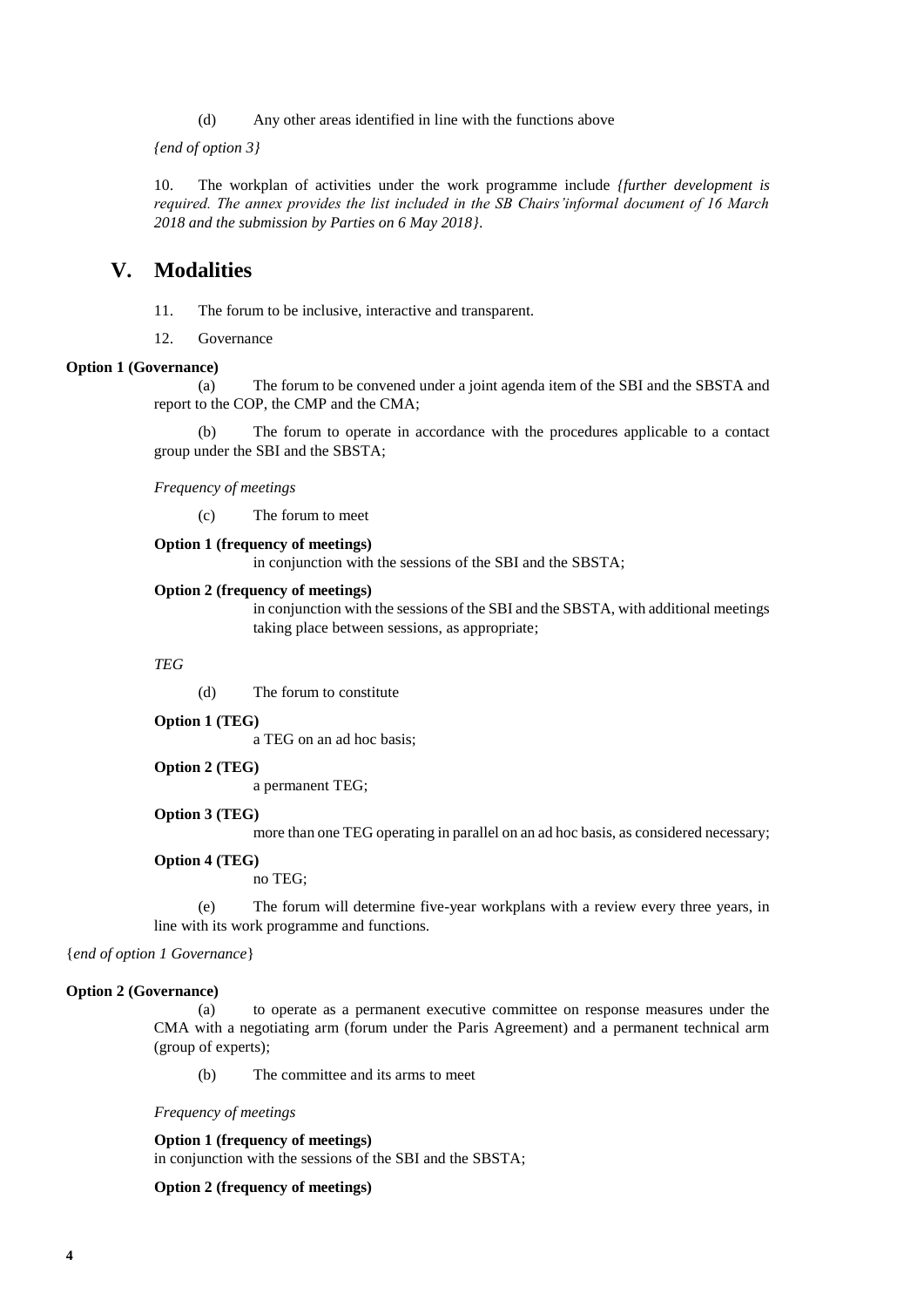in conjunction with the sessions of the SBI and the SBSTA, with additional meetings taking place between sessions, as appropriate;

(c) The forum will determine five-year workplans with a review every three years, in line with its work programme and functions.

*{End or option 2 Governance}*

13. The modalities to be used by the forum to implement its work programme to include:

**Option 1**

- (a) Technical studies and reports;
- (b) Sharing of experience, best practices and views;
- (c) Reviews;
- (d) Technical expert groups;
- (e) Guidelines;
- (f) Case studies, concrete examples and best practices;
- (g) Pilot projects;
- (h) Intersessional workshops;
- (i) Joint work with external organizations;
- (j) Regional training workshops;
- (k) In-session workshops;
- (l) External input.

{*end of option 1*}

**Option 2**

{*option 1 without reference to TEGs (i.e. without item (d) above)*}

{*end of option 2*}

14. The secretariat is requested to support the work of the forum, subject to the availability of financial resources.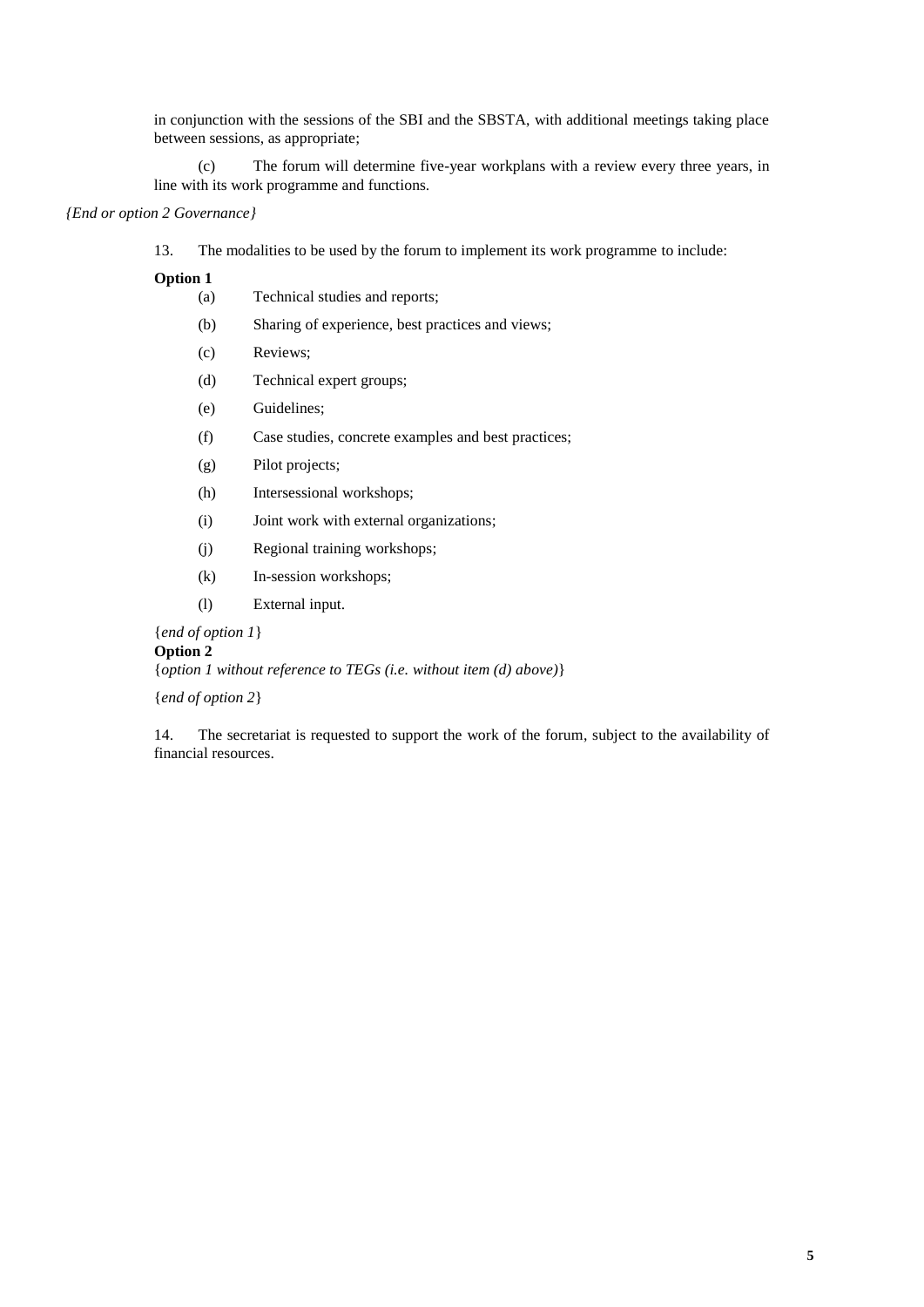## **Annex**

1. The activities for workplan below comes from two sources: G77 and China submission on 6 May 2018 and SB Chairs' informal document of 16 March 2018

### **G77 and China submission**

(a) Carrying out systematic and comprehensive assessments or analysis to understand cross-border impacts of response measures on developing countries and to identify types of measureof significance requiring urgent action to address, especially ways to minimize the adverse impacts of response measures.

(b) Understanding how the impact of response measures relates to sustainable transition to a low-emission society;

(c) Conducting qualitative assessments and analysis of adverse impacts of response measures, including unilateral ones, in terms of their consequences for, inter alia, trade, investment, employment, income, economic growth rates and living standards in developing countries, and exploring ways to minimize the adverse impacts of response measures;

Developing methodologies and modelling tools (computable general equilibrium or hybrid) for assessing and analysing adverse impacts of response measures, including unilateral measures, in terms of their consequences for, inter alia, trade, investment, employment, income, economic growth rates and living standards in developing countries

(e) Developing sector-specific case studies aimed at sharing success stories and lessons learned and addressing the barriers to implementing diversification strategies for sectors and industries vulnerable to or affected by response measures;

Capacity-building through regional training programmes to enable countries to use existing methodologies and tools and/or the tools developed by the forum, including modelling tools;

(g) Capacity-building to assist developing country Parties in addressing the negative economic and social consequences of response measures

(h) Capacity-building to assist developing country Parties in maximizing the positive impacts of response measures

Developing specific guidelines for developed countries on how to report on actions and impacts related to the implementation of response measures in such a way as to promote actions to minimize adverse impacts

(j) Examining and reviewing the impacts of response measures comparatively (domestic versus cross-border impacts);

(k) Developing guidelines for monitoring and reporting impacts and measures undertaken to address or minimize negative impacts of the implementation of response measures

## **SB Chairs' informal document**

- (a) Building awareness, capacity and resilience;
- (b) Promoting and developing guidelines, inventories, methodologies and tools;
- (c) Developing case studies;
- (d) Collaborating and coordinating with other organizations;
- (e) Reporting and providing information on response measures;
- (f) Promoting collaboration, coordination and dialogue;

(g) Building (through financial, technology and capacity-building support) economic and social resilience and supporting the sustainable development of developing countries in the face of negative impacts of response measures;

(h) Exchanging experience, information and assessments on national, regional and international impacts (cross-border impacts);